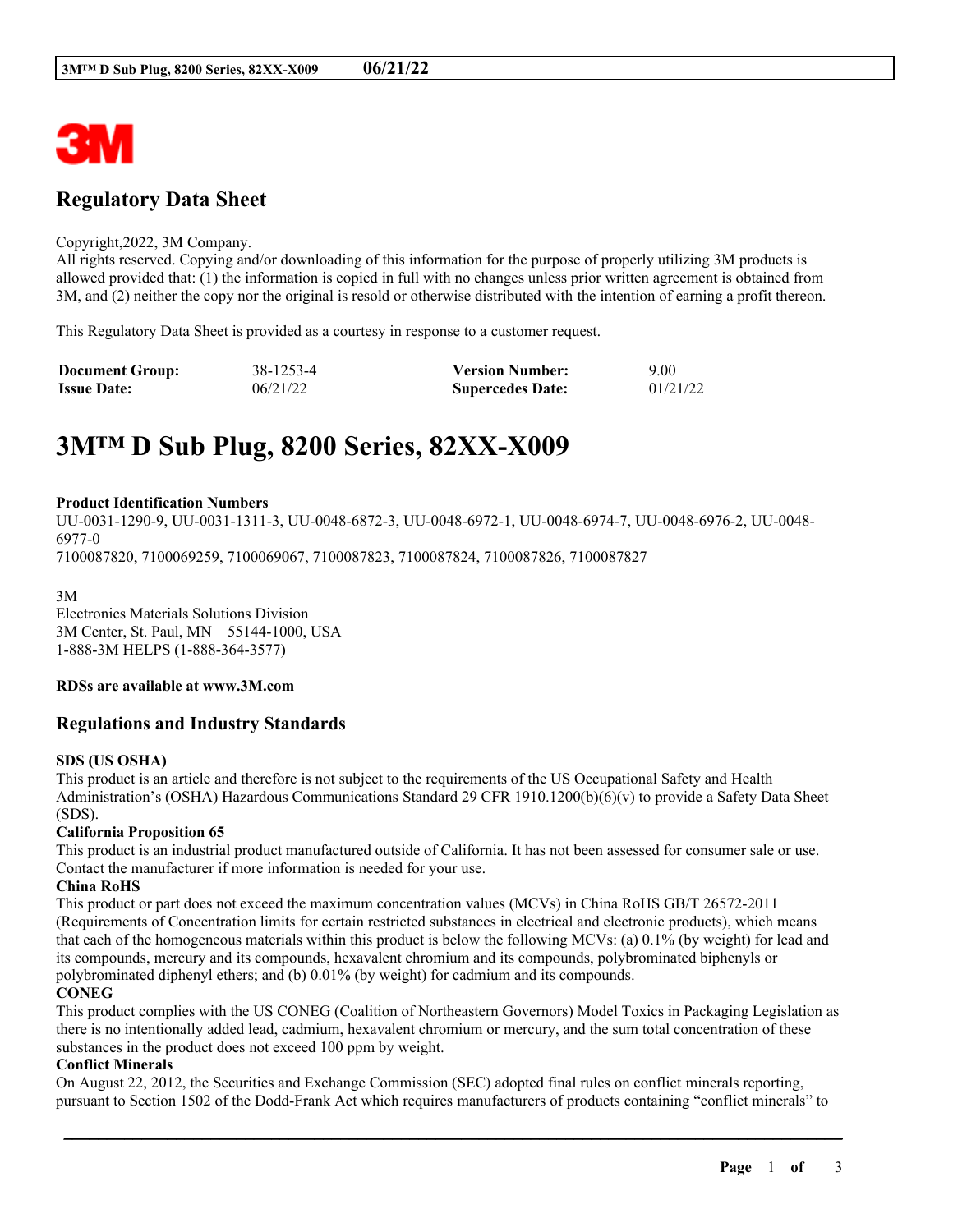disclose to the SEC whether those minerals are sourced from the Democratic Republic of Congo (DRC) or adjoining countries. 3M has been participating in the EICC-GeSI Extractives Workgroup, and are incorporating the EICC-GeSI Conflict Minerals Reporting template in existing systems for use with suppliers of materials that may contain conflict minerals covered by the SEC rules. 3M will provide product-specific information once the required supply chain data has been obtained.

## **CPSIA 2008**

A Certificate of General Conformity per the US Consumer Product Safety Act, 15 U.S.C. § 2063 (a)(1), as revised by section 102 of the 2008 US Consumer Product Safety Improvement Act, is not required for the requested product.

## **EU REACH**

Substances listed in Annex XIV of Regulation No 1907/2006 of the European Parliament and the Council concerning the Registration, Evaluation, Authorization and Restriction of Chemicals (REACH) are not intentionally added to this product. **EU REACH**

Substances listed in Annex XVII of Regulation No 1907/2006 of the European Parliament and the Council concerning the Registration, Evaluation, Authorization and Restriction of Chemicals (REACH) are not intentionally added to this product. **EU REACH**

This product is an article, without intended release of a chemical substance, under the Regulation No 1907/2006 of the European Parliament and the Council concerning the Registration, Evaluation, Authorisation and Restriction of Chemicals (REACH) (refer to REACH, Article 3(3)). It is not a chemical preparation. Therefore, it is not subject to the (pre)-registration or the registration process. It does not require a safety data sheet.

## **EU REACH**

This product, including any article that the product is composed of, does not contain at greater than 0.1% by weight a Substance of Very High Concern (SVHC) substance identified according to Article 59 of REACH. This declaration reflects the substances on the candidate SVHC list, effective June 2022.

## **EU RoHS**

This product does not exceed the maximum concentration values (MCVs) set under EU Directive 2011/65/EU (RoHS recast/RoHS 2), as stated in Annex II to that directive. This means that each of the homogenous materials within this product does not exceed the following MCVs: (a) 0.1% (by weight) for lead, mercury, hexavalent chromium, polybrominated biphenyls or polybrominated diphenyl ethers; and (b) 0.01% (by weight) for cadmium.

## **EU RoHS Phthalates**

This product does not exceed the maximum concentration values (MCVs) for phthalates set under EU Directive 2011/65/EU (RoHS recast/RoHS 2), as amended by EU 2015/863, which applies to finished EEE after July 22, 2019 for Category 1-7, 10- 11 products and after July 22, 2021 for Category 8 and 9 products. This means that each of the homogeneous materials within this product does not exceed the MCV of 0.1% (by weight) for each of the following phthalates: DEHP, BBP, DBP, and DIBP.

## **Sustainability and 3M**

Go to www.3M.com/sustainability to learn about 3M's programs. 3M is a signatory of the United Nations Global Compact (UNGC).

\_\_\_\_\_\_\_\_\_\_\_\_\_\_\_\_\_\_\_\_\_\_\_\_\_\_\_\_\_\_\_\_\_\_\_\_\_\_\_\_\_\_\_\_\_\_\_\_\_\_\_\_\_\_\_\_\_\_\_\_\_\_\_\_\_\_\_\_\_\_\_\_\_\_\_\_\_\_\_\_\_\_\_\_\_\_\_\_\_\_

## **Sustainability and 3M's Code of Conduct**

Go to www.3M.com/businessconduct

## **TSCA Section 6**

This product is not known to contain 2,4,6-Tri-tert-butylphenol (CAS 732-26-3).

**TSCA Section 6**

This product is not known to contain Decabromodiphenyl Ether (Deca-BDE) (CAS 1163-19-5).

**TSCA Section 6**

This product is not known to contain Hexachlorobutadiene (HCBD) (CAS 87-68-3).

## **TSCA Section 6**

This product is not known to contain Pentachlorothiophenol (PCTP) (CAS 133-49-3).

**TSCA Section 6**

This product is not known to contain Phenol, isopropylated phosphate (3:1) (PIP (3:1)) (CAS 68937-41-7).

## **Chemicals and/or Compounds of Interest**

**Arsenic and (As) Compounds** : Not intentionally added. **Asbestos** : Not intentionally added.